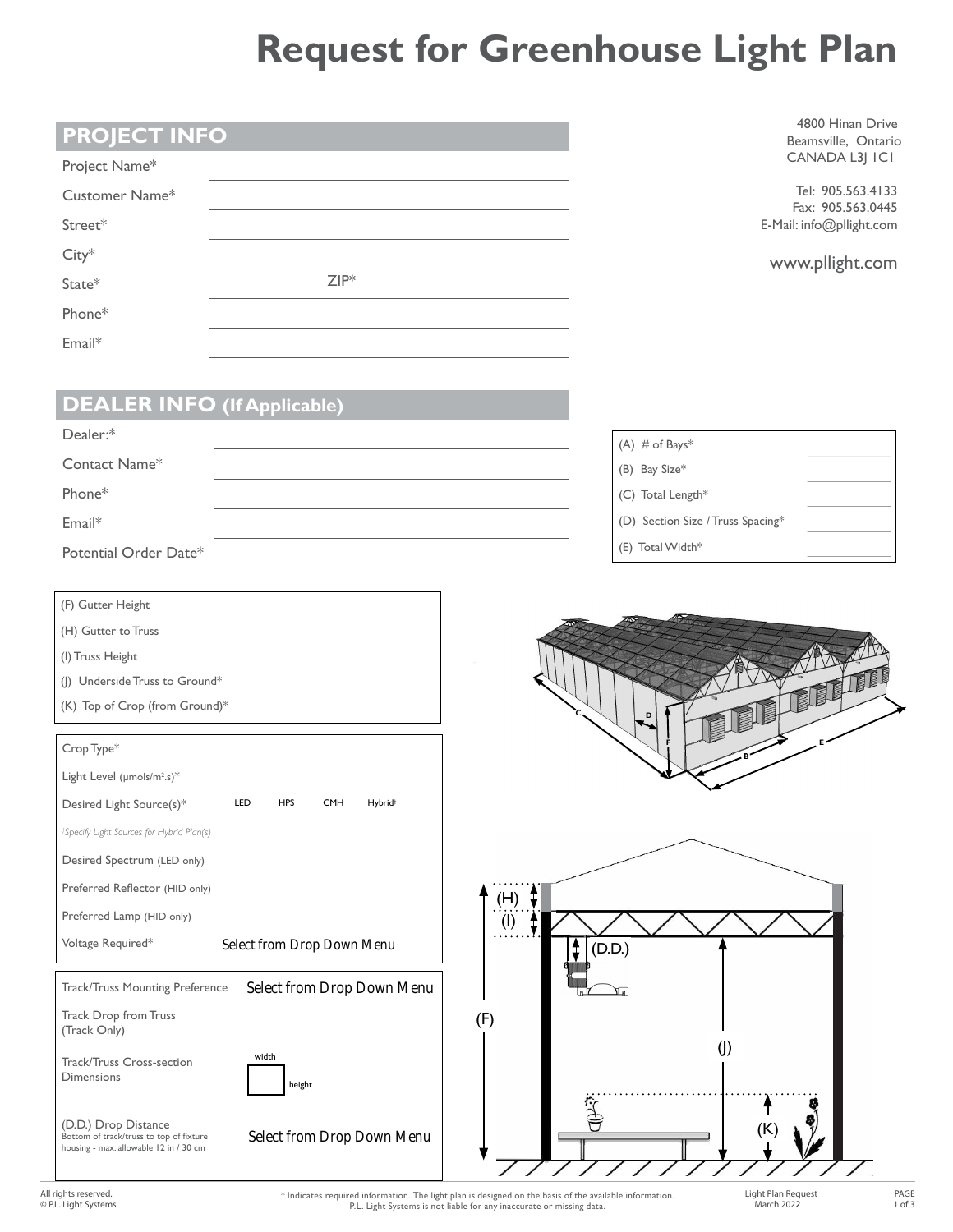## **Request for Greenhouse Light Plan**

## **Floor Plan**

Please use the space below to sketch in the location of the aisles and other areas that do not need supplemental lighting. In the case of more complex areas, please include the greenhouse design plans. Heating pipes, irrigation pipes, etc., affect light levels and uniformity, so please indicate their exact locations and numbers.

If there are attached drawings, please indicate file names:

| File Name                                                                                                                                                             | <u> 1980 - Andrea Andrew Maria (h. 1980).</u>                                                                                                                                                                                                                                                                                                                                                                                                                                   | File Name                                                                      | <u> 1980 - Jan Stein Berlin, amerikan berlin besteht als der stadt andere som beste andere som beste andere som </u> |
|-----------------------------------------------------------------------------------------------------------------------------------------------------------------------|---------------------------------------------------------------------------------------------------------------------------------------------------------------------------------------------------------------------------------------------------------------------------------------------------------------------------------------------------------------------------------------------------------------------------------------------------------------------------------|--------------------------------------------------------------------------------|----------------------------------------------------------------------------------------------------------------------|
| File Name                                                                                                                                                             | <u> 1980 - Johann Barbara, martxa alemaniar a</u>                                                                                                                                                                                                                                                                                                                                                                                                                               | File Name                                                                      | the control of the control of the control of the control of the control of                                           |
| File Name                                                                                                                                                             | <u> 1989 - Johann Barn, mars ann an t-Amhain Aonaich an t-Aonaich an t-Aonaich an t-Aonaich an t-Aonaich an t-Aon</u>                                                                                                                                                                                                                                                                                                                                                           | File Name                                                                      | the control of the control of the control of the control of the control of                                           |
|                                                                                                                                                                       |                                                                                                                                                                                                                                                                                                                                                                                                                                                                                 |                                                                                |                                                                                                                      |
|                                                                                                                                                                       | $\overline{\phantom{a}}$ $\overline{\phantom{a}}$ $\overline{\phantom{a}}$ $\overline{\phantom{a}}$ $\overline{\phantom{a}}$ $\overline{\phantom{a}}$ $\overline{\phantom{a}}$ $\overline{\phantom{a}}$ $\overline{\phantom{a}}$ $\overline{\phantom{a}}$ $\overline{\phantom{a}}$ $\overline{\phantom{a}}$ $\overline{\phantom{a}}$ $\overline{\phantom{a}}$ $\overline{\phantom{a}}$ $\overline{\phantom{a}}$ $\overline{\phantom{a}}$ $\overline{\phantom{a}}$ $\overline{\$ |                                                                                |                                                                                                                      |
|                                                                                                                                                                       |                                                                                                                                                                                                                                                                                                                                                                                                                                                                                 |                                                                                | E                                                                                                                    |
| Shade Screen<br>If yes, is it on the top or<br>bottom chord of the truss?<br><b>Heating Pipes</b><br><b>Irrigation Pipes</b><br>Other Obstacles<br>If yes, what kind: | Yes<br>No<br>$\mathcal{L}_{\mathcal{A}}$<br>$\mathcal{L}$<br>Select from Drop Down Menu                                                                                                                                                                                                                                                                                                                                                                                         | Newly Built Greenhouse<br><b>Fixtures Already Present</b><br>If yes, what type | Yes<br>No                                                                                                            |